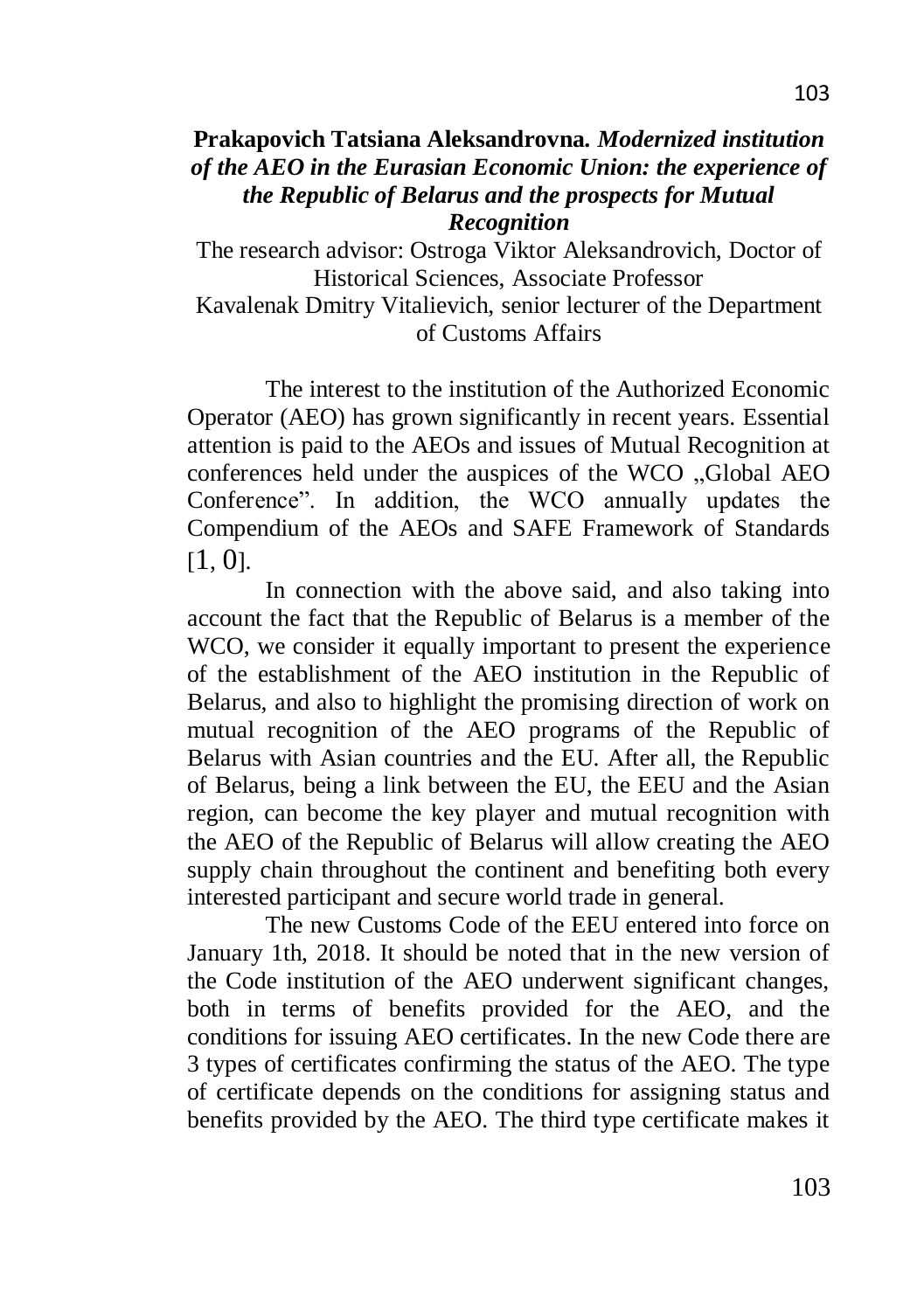possible to use all the benefits provided by the Customs Code of the EEU.

Based on the analysis of the chapters of the Customs Code of the EEU, it can be concluded that the key benefits for AEO-1 are the performing of customs operations and customs control on a priority basis and not providing security for fulfillment of the obligation to pay customs payments. Analysis of the benefits for AEO-2 allows us to conclude that these types of the AEO are interested in placing and storing goods on their own premises. The third type of certificate shall give the AEO the right to benefit from the special simplified procedures referred to AEO-1 and AEO-2.

Thus, for the AEO-1, benefits that affect the accelerated performance of customs operations. AEO-2 is most attractive for owners of warehouses and logistics complexes. If a business entity is interested in the whole spectrum of benefits, then the AEO-3 is provided for this.

Simplification in action or what practice says. First of all, the status of the AEO allows a business to save considerable funds. Benefits such as the not providing security for fulfillment of the obligation when placing goods under the customs procedure of customs transit, when releasing goods before completing the verification of documents (information) or during the customs examination; and the release of goods before submitting the declaration of goods is significant for all AEOs.

Often, the business, to replenish working capital, resorts to bank loans. Take, for example, the need to pay all customs payments at once:

*On average, the AEO of the Republic of Belarus use customs clearing for 200 TEU per month, taking into account the weighted average rate of the ETT tariff of the EEU (6%) and VAT (20%), the entity must pay about \$ 3 million in customs payments per month. The minimum percentage for a dollar loan is 6%. Approximate amount of overpayment: \$ 15,000 per month, and as a result, \$ 180,000 per year!*

Moreover, benefits for the AEO, such as performing of customs inspection or customs control on a priority basis,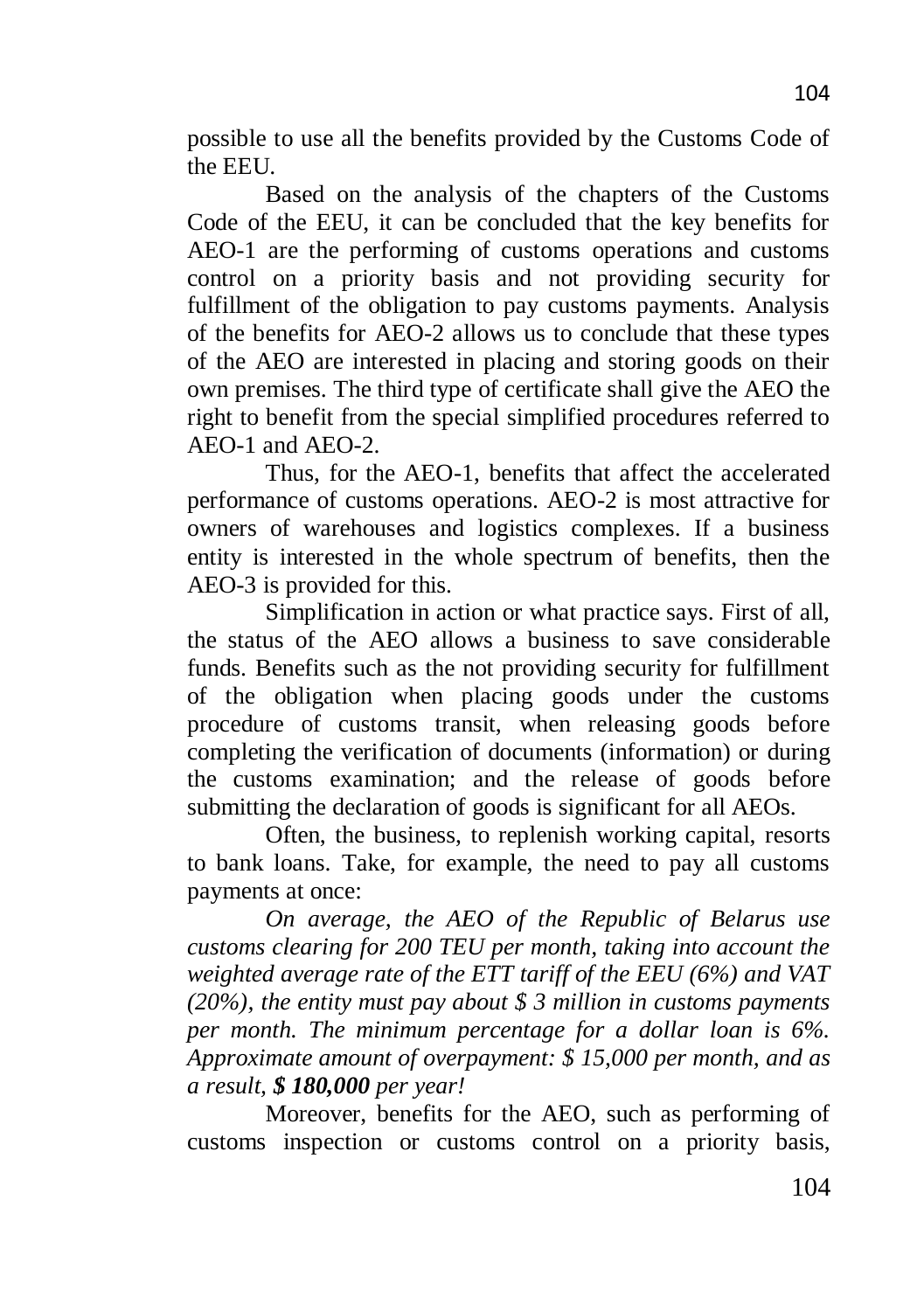performing of customs operations on a priority basis, save time for the AEO, and these days «time is also money». Also, the status of the AEO is a kind of image, competitiveness in the global market. Confidence in AEOs from third-party foreign companies is greater than to ordinary business entities. We should not forget that AEOs have the opportunity to participate in the MRA and pilot projects conducted by customs and other government agencies. MRA bonuses are still ahead for us, but the benefits of participating of the AEOs in pilot projects are obvious now.

All the benefits provided by the CC of the EEU are effective and interesting for business. As a result, at present there are  $322 (280 + 42)$  AEOs are registered in the Republic of Belarus. It is worth noting that the peculiarity of the AEO of the Republic of Belarus lies in the fact that they account for about 75% of the export of goods, while this figure for imports is 37%.

As for the conditions for inclusion in the AEO registry, with the entry into force of the CC of the EEU, they were optimized. The step-by-step mechanism for reducing the amount of the security for the AEO-1 is very progressive and should involve the AEO, allowing them to invest more and more sums in their direct activities every year, rather than in securing customs duties. *For reference: the cost of a bank customs guarantee in the amount of € 1 million for a period of 1 year will cost the business entity about*  $\epsilon$  24.5 *thousand, and to confirm the security of*  $\epsilon$  150 *thousand, only*  $\epsilon$  *3.5 thousand is needed, which is 7 times less rather than in the 1st year of receiving the AEO status.*

As it can be noted, a significant block of conditions for inclusion in the AEO registry is devoted to security issues. All this testifies to the fact that the CC of the EEU was developed taking into account the best world practice [2]. Undoubtedly, to some extent, the "tough" conditions for granting the AEO status indicate that only reliable and solvent enterprises can receive such a status. This is a kind of safe trade guarantee.

The issue of Mutual Recognition of the AEO becomes relevant for our country. The new code identifies for the first time, the MR of the AEO: with all the EEU member states; with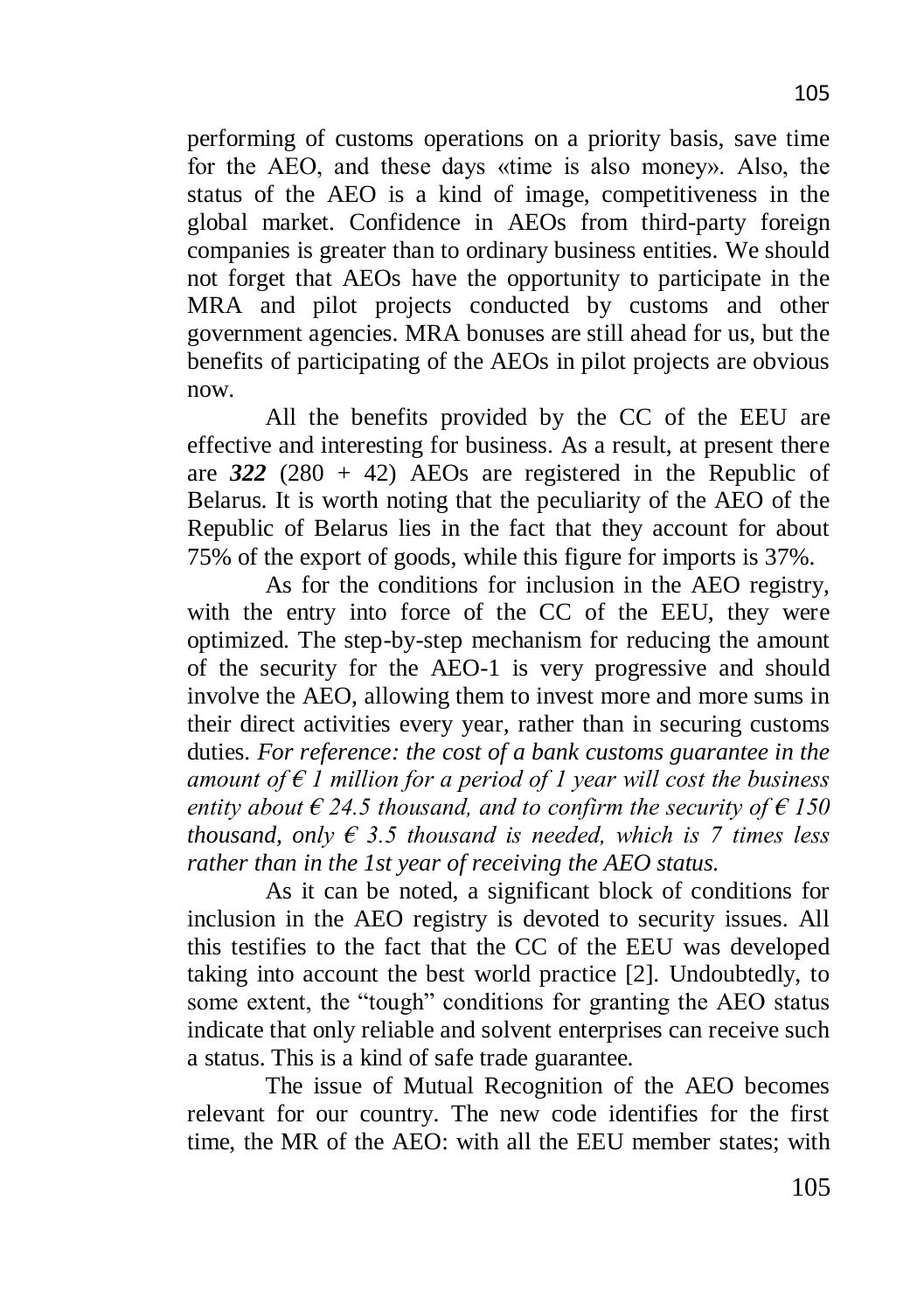countries that are not members of the EEU, in the framework of international agreements of the EEU with a third country; with countries that are not members of the EEU, in the framework of international agreements of a member state of the EEU with a third country [1].

From this it follows that in addition to the mutual recognition of AEOs in the EEU, it is now possible to conclude agreements on mutual recognition with other countries. The greatest interest both for the Republic of Belarus and for its neighbors on the continent is the conclusion of such agreements with the countries of the Asian region and the EU. This will allow creating the so-called "AEO supply chain", where the Republic of Belarus, by virtue of its geographical position, will become a link in safe trade between Asia and Europe.

The trade direction of the  $EU$  — the  $EEU$  — the Asian region is remarkable as it covers 46% of the world's land, and 68% of the world's population. According to experts, a further increase in trade turnover between the EU and the PRC is expected in the near future, with transit through the EEU. These forecasts relate primarily to railway container. In order to attract additional cargo traffic between the EU and the PRC, the countries of the EEU need to further develop the transport infrastructure and eliminate barriers [3].

One of the most significant steps to remove barriers will be mutual recognition of the AEO programs. Ideally, this is mutual recognition of the EEU AEO with the EU and the PRC. In practice, the countries participating in the EEU deal with issues of mutual recognition separately. As a result, mutual recognition with the AEO of the Republics of Belarus will be an excellent solution in this situation for the EU countries and the Asian region, since the Republics of Belarus is located at the "junction" of the unions".

For the development of the MRA of the AEO between the Republic of Belarus and the PRC and the EU taking into account the recommendations of the WCO and world experience, the following steps are to be undertaken: